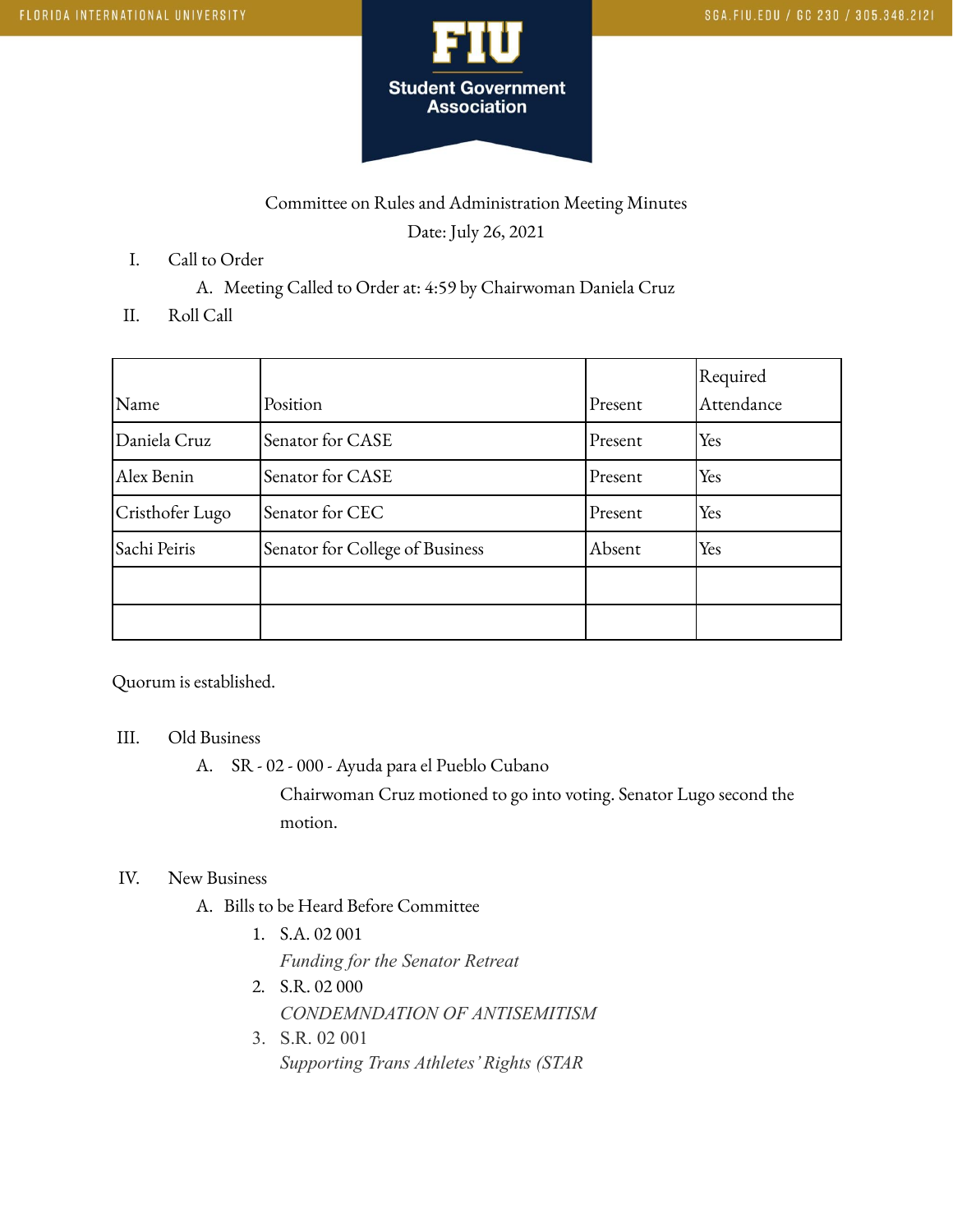### 4. Vote

| Name            | Vote |
|-----------------|------|
| Daniela Cruz    | Yes  |
| Alex Benin      | Yes  |
| Cristhofer Lugo | Yes  |
| Sachi Peiris    | Yes  |

S.A. 02 001 *Funding for the Senator Retreat*

#### S.R. 02 000 *CONDEMNDATION OF ANTISEMITISM*

| Name            | Vote |
|-----------------|------|
| Daniela Cruz    | Yes  |
| Alex Benin      | Yes  |
| Cristhofer Lugo | Yes  |
| Sachi Peiris    | Yes  |

S.R. 02 001 *Supporting Trans Athletes' Rights (STAR*

| Name            | Vote |
|-----------------|------|
| Daniela Cruz    | Yes  |
| Alex Benin      | Yes  |
| Cristhofer Lugo | Yes  |
| Sachi Peiris    | Yes  |

V. Senate Leadership Reports

- A. Senate President
	- 1. None
- B. Senate President Pro-Tempore
	- 1. None
- C. Senate Floor Leader